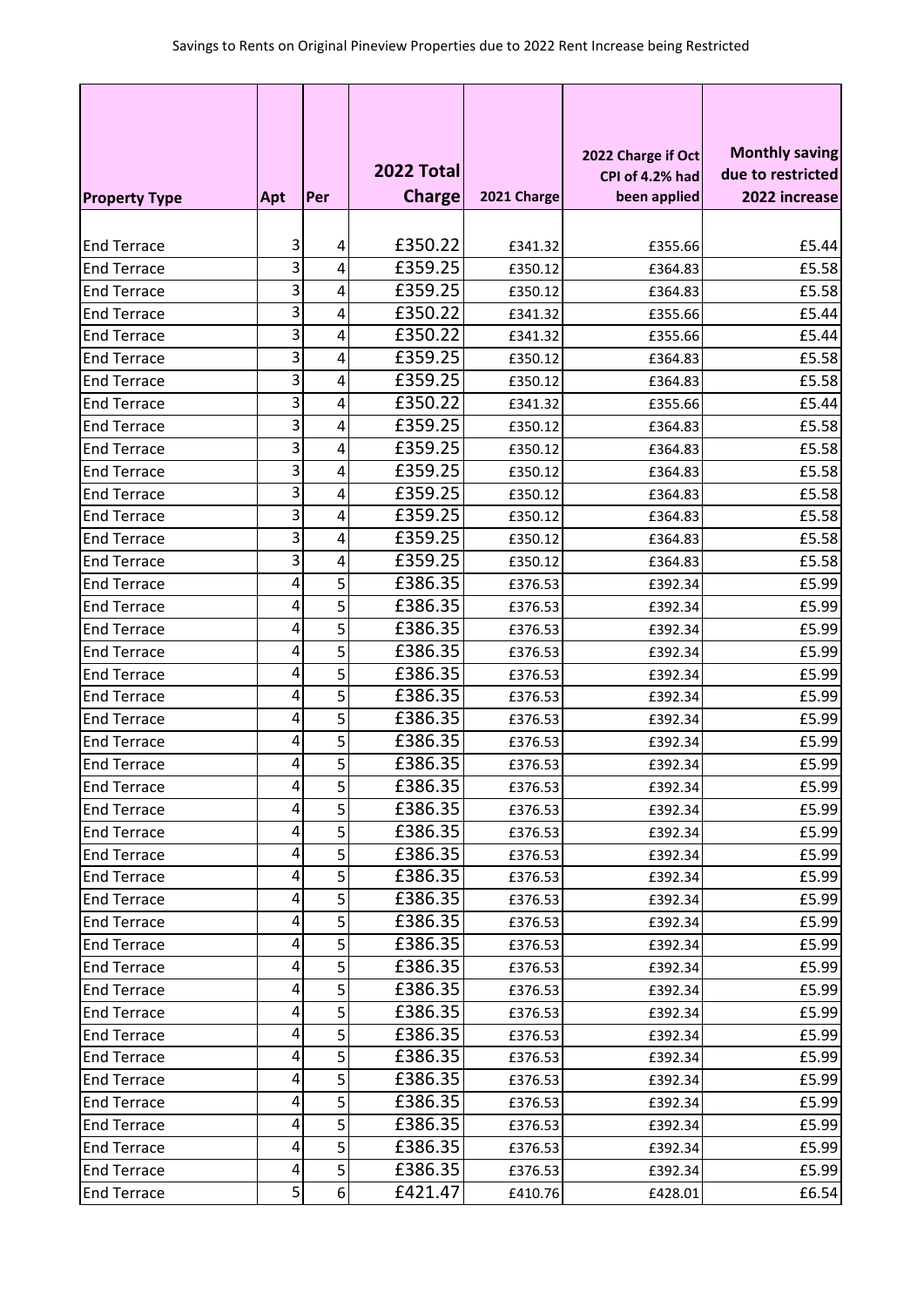|                      |                         |                | 2022 Total    |             | 2022 Charge if Oct<br>CPI of 4.2% had | <b>Monthly saving</b><br>due to restricted |
|----------------------|-------------------------|----------------|---------------|-------------|---------------------------------------|--------------------------------------------|
| <b>Property Type</b> | Apt                     | Per            | <b>Charge</b> | 2021 Charge | been applied                          | 2022 increase                              |
| <b>End Terrace</b>   | 5                       | 6              | £421.47       | £410.76     | £428.01                               | £6.54                                      |
| <b>End Terrace</b>   | 5                       | 6              | £413.44       | £402.94     | £419.86                               | £6.42                                      |
| <b>End Terrace</b>   | 5                       | $\overline{7}$ | £429.50       | £418.58     | £436.16                               | £6.66                                      |
| <b>End Terrace</b>   | 5                       | 7              | £429.50       | £418.58     | £436.16                               | £6.66                                      |
| <b>End Terrace</b>   | 5                       | 7              | £429.50       | £418.58     | £436.16                               | £6.66                                      |
| <b>End Terrace</b>   | 5                       | 7              | £429.50       | £418.58     | £436.16                               | £6.66                                      |
| <b>End Terrace</b>   | 5                       | 7              | £429.50       | £418.58     | £436.16                               | £6.66                                      |
| <b>End Terrace</b>   | 5                       | 7              | £429.50       | £418.58     | £436.16                               | £6.66                                      |
| <b>End Terrace</b>   | 6                       | 7              | £448.56       | £437.17     | £455.53                               | £6.97                                      |
| <b>End Terrace</b>   | 6                       | 7              | £448.56       | £437.17     | £455.53                               | £6.97                                      |
| <b>End Terrace</b>   | 6                       | 7              | £448.56       | £437.17     | £455.53                               | £6.97                                      |
| Lower Cottage Flat   | $\overline{2}$          | $\overline{2}$ | £300.05       | £292.42     | £304.70                               | £4.65                                      |
| Lower Cottage Flat   | $\overline{2}$          | $\overline{2}$ | £300.05       | £292.42     | £304.70                               | £4.65                                      |
| Lower Cottage Flat   | $\overline{2}$          | $\overline{2}$ | £300.05       | £292.42     | £304.70                               | £4.65                                      |
| Lower Cottage Flat   | $\overline{2}$          | $\overline{2}$ | £300.05       | £292.42     | £304.70                               | £4.65                                      |
| Lower Cottage Flat   | $\overline{2}$          | $\overline{c}$ | £300.05       | £292.42     | £304.70                               | £4.65                                      |
| Lower Cottage Flat   | $\overline{2}$          | $\overline{c}$ | £300.05       | £292.42     | £304.70                               | £4.65                                      |
| Lower Cottage Flat   | $\overline{2}$          | $\overline{2}$ | £300.05       | £292.42     | £304.70                               | £4.65                                      |
| Lower Cottage Flat   | $\overline{2}$          | $\overline{2}$ | £300.05       | £292.42     | £304.70                               | £4.65                                      |
| Lower Cottage Flat   | $\overline{2}$          | $\overline{2}$ | £300.05       | £292.42     | £304.70                               | £4.65                                      |
| Lower Cottage Flat   | $\overline{2}$          | $\overline{2}$ | £300.05       | £292.42     | £304.70                               | £4.65                                      |
| Lower Cottage Flat   | $\overline{2}$          | $\overline{2}$ | £300.05       | £292.42     | £304.70                               | £4.65                                      |
| Lower Cottage Flat   | $\overline{2}$          | $\overline{2}$ | £300.05       | £292.42     | £304.70                               | £4.65                                      |
| Lower Cottage Flat   | 2                       | $\overline{2}$ | £300.05       | £292.42     | £304.70                               | £4.65                                      |
| Lower Cottage Flat   | $\overline{2}$          | $\overline{2}$ | £300.05       | £292.42     | £304.70                               | £4.65                                      |
| Lower Cottage Flat   | $\overline{z}$          | $\overline{2}$ | £300.05       | £292.42     | £304.70                               | £4.65                                      |
| Lower Cottage Flat   | $\overline{2}$          | $\overline{2}$ | £300.05       | £292.42     | £304.70                               | £4.65                                      |
| Lower Cottage Flat   | $\overline{2}$          | 2              | £300.05       | £292.42     | £304.70                               | £4.65                                      |
| Lower Cottage Flat   | $\overline{\mathbf{c}}$ | $\overline{2}$ | £325.05       | £317.42     | £330.75                               | £5.70                                      |
| Lower Cottage Flat   | $\overline{c}$          | 2              | £300.05       | £292.42     | £304.70                               | £4.65                                      |
| Lower Cottage Flat   | $\overline{c}$          | $\overline{2}$ | £300.05       | £292.42     | £304.70                               | £4.65                                      |
| Lower Cottage Flat   | $\overline{2}$          | $\overline{2}$ | £300.05       | £292.42     | £304.70                               | £4.65                                      |
| Lower Cottage Flat   | 3                       | 3              | £327.14       | £318.83     | £332.22                               | £5.08                                      |
| Lower Cottage Flat   | 3                       | 4              | £335.17       | £326.65     | £340.37                               | £5.20                                      |
| Lower Cottage Flat   | 3                       | 4              | £335.17       | £326.65     | £340.37                               | £5.20                                      |
| Lower Cottage Flat   | 3                       | 4              | £335.17       | £326.65     | £340.37                               | £5.20                                      |
| Lower Cottage Flat   | 3                       | 4              | £335.17       | £326.65     | £340.37                               | £5.20                                      |
| Lower Cottage Flat   | 3                       | 4              | £335.17       | £326.65     | £340.37                               | £5.20                                      |
| Lower Cottage Flat   | 3                       | 4              | £344.20       | £335.45     | £349.54                               | £5.34                                      |
| Lower Cottage Flat   | 3                       | 4              | £335.17       | £326.65     | £340.37                               | £5.20                                      |
| Lower Cottage Flat   | 3                       | 4              | £335.17       | £326.65     | £340.37                               | £5.20                                      |
| Lower Cottage Flat   | $\overline{4}$          | 5              | £362.26       | £353.06     | £367.89                               | £5.63                                      |
| Main Door Flat       | 2                       | 2              | £294.03       | £286.55     | £298.59                               | £4.56                                      |
| Main Door Flat       | $\overline{2}$          | $\overline{2}$ | £294.03       | £286.55     | £298.59                               | £4.56                                      |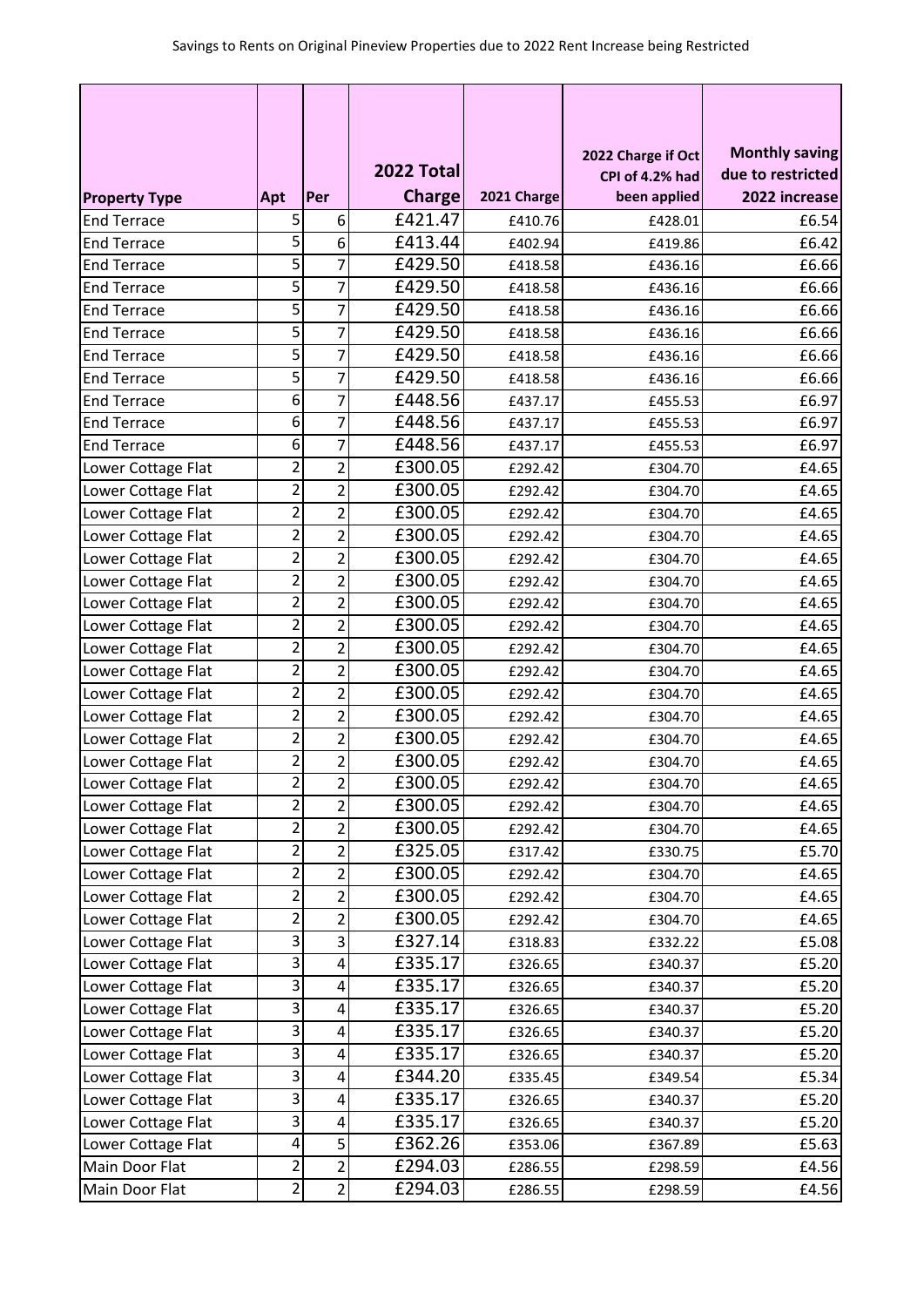|                      |              |                 |               |             |                                       | <b>Monthly saving</b> |
|----------------------|--------------|-----------------|---------------|-------------|---------------------------------------|-----------------------|
|                      |              |                 | 2022 Total    |             | 2022 Charge if Oct<br>CPI of 4.2% had | due to restricted     |
| <b>Property Type</b> | Apt          | Per             | <b>Charge</b> | 2021 Charge | been applied                          | 2022 increase         |
| Main Door Flat       | 2            | $\overline{2}$  | £294.03       | £286.55     | £298.59                               | £4.56                 |
| Main Door Flat       | 2            | $\overline{2}$  | £294.03       | £286.55     | £298.59                               | £4.56                 |
| Main Door Flat       | 3            | 4               | £329.15       | £319.33     | £332.74                               | £3.59                 |
| Main Door Flat       | 3            | 4               | £329.15       | £320.78     | £334.25                               | £5.10                 |
| Main Door Flat       | 3            | 4               | £329.15       | £320.78     | £334.25                               | £5.10                 |
| Main Door Flat       | 3            | 4               | £329.15       | £320.78     | £334.25                               | £5.10                 |
| Main Door Flat       | 3            | 4               | £329.15       | £320.78     | £334.25                               | £5.10                 |
| Main Door Flat       | 4            | 5               | £365.27       | £353.86     | £368.72                               | £3.45                 |
| Main Door Flat       | 4            | 5               | £365.27       | £353.86     | £368.72                               | £3.45                 |
| Mid Terrace          | 3            | 4               | £342.19       | £333.50     | £347.51                               | £5.32                 |
| Mid Terrace          | 3            | 4               | £342.19       | £333.50     | £347.51                               | £5.32                 |
| Mid Terrace          | 3            | 4               | £342.19       | £333.50     | £347.51                               | £5.32                 |
| Mid Terrace          | 3            | 4               | £342.19       | £333.50     | £347.51                               | £5.32                 |
| Mid Terrace          | 3            | 4               | £342.19       | £333.50     | £347.51                               | £5.32                 |
| Mid Terrace          | 3            | 4               | £351.23       | £342.30     | £356.68                               | £5.45                 |
| Mid Terrace          | 3            | 4               | £351.23       | £342.30     | £356.68                               | £5.45                 |
| Mid Terrace          | 3            | 4               | £342.19       | £333.50     | £347.51                               | £5.32                 |
| Mid Terrace          | 3            | 4               | £342.19       | £333.50     | £347.51                               | £5.32                 |
| Mid Terrace          | 3            | 4               | £342.19       | £333.50     | £347.51                               | £5.32                 |
| Mid Terrace          | 3            | 4               | £342.19       | £333.50     | £347.51                               | £5.32                 |
| Mid Terrace          | 3            | 4               | £342.19       | £333.50     | £347.51                               | £5.32                 |
| <b>Mid Terrace</b>   | 3            | 4               | £342.19       | £333.50     | £347.51                               | £5.32                 |
| Mid Terrace          | 3            | 4               | £342.19       | £333.50     | £347.51                               | £5.32                 |
| Mid Terrace          | 3            | 4               | £342.19       | £333.50     | £347.51                               | £5.32                 |
| Mid Terrace          | 3            | 4               | £342.19       | £333.50     | £347.51                               | £5.32                 |
| <b>Mid Terrace</b>   | $\mathbf{3}$ | 4               | £342.19       | £333.50     | £347.51                               | £5.32                 |
| Mid Terrace          | 3            | 4               | £342.19       | £333.50     | £347.51                               | £5.32                 |
| <b>Mid Terrace</b>   | 3            | 4               | £342.19       | £333.50     | £347.51                               | £5.32                 |
| Mid Terrace          | 3            | 4               | £342.19       | £333.50     | £347.51                               | £5.32                 |
| Mid Terrace          | 3            | 4               | £351.23       | £342.30     | £356.68                               | £5.45                 |
| Mid Terrace          | 3            | 4               | £351.23       | £342.30     | £356.68                               | £5.45                 |
| Mid Terrace          | 3            | 4               | £351.23       | £342.30     | £356.68                               | £5.45                 |
| Mid Terrace          | 3            | 4               | £351.23       | £342.30     | £356.68                               | £5.45                 |
| Mid Terrace          | 3            | 4               | £351.23       | £342.30     | £356.68                               | £5.45                 |
| Mid Terrace          | 3            | 4               | £351.23       | £342.30     | £356.68                               | £5.45                 |
| Mid Terrace          | 3            | 4               | £351.23       | £342.30     | £356.68                               | £5.45                 |
| Mid Terrace          | 3            | 4               | £351.23       | £342.30     | £356.68                               | £5.45                 |
| Mid Terrace          | 3            | 4               | £351.23       | £342.30     | £356.68                               | £5.45                 |
| Mid Terrace          | 3            | 4               | £351.23       | £342.30     | £356.68                               | £5.45                 |
| Mid Terrace          | 3            | 4               | £351.23       | £342.30     | £356.68                               | £5.45                 |
| Mid Terrace          | 3            | 4               | £351.23       | £342.30     | £356.68                               | £5.45                 |
| Mid Terrace          | 3            | 4               | £351.23       | £342.30     | £356.68                               | £5.45                 |
| Mid Terrace          | 3            | 4               | £351.23       | £342.30     | £356.68                               | £5.45                 |
| Mid Terrace          | 3            | $\vert 4 \vert$ | £351.23       | £342.30     | £356.68                               | £5.45                 |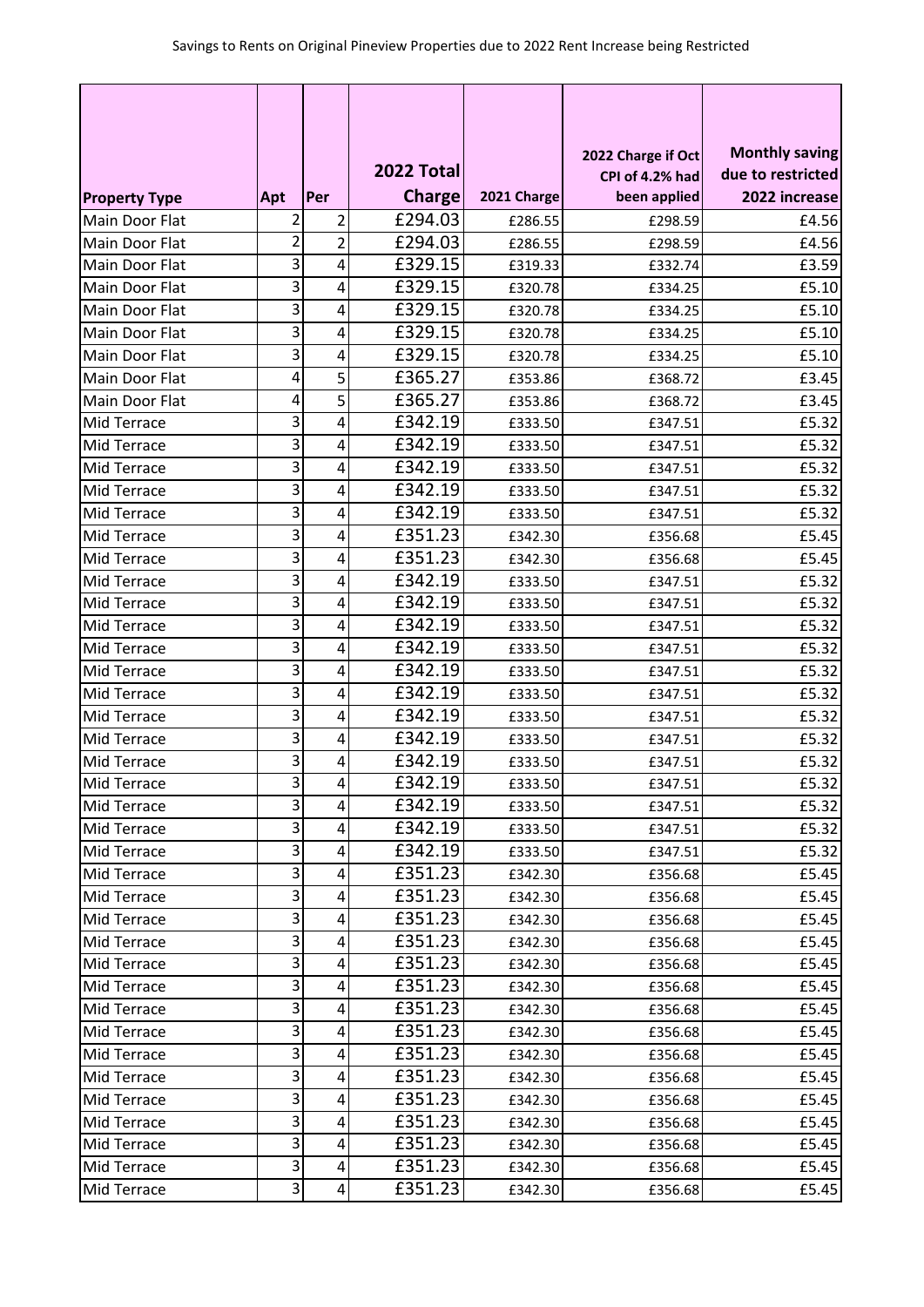|                      |                |                |               |             |                                       | <b>Monthly saving</b> |
|----------------------|----------------|----------------|---------------|-------------|---------------------------------------|-----------------------|
|                      |                |                | 2022 Total    |             | 2022 Charge if Oct<br>CPI of 4.2% had | due to restricted     |
| <b>Property Type</b> | Apt            | Per            | <b>Charge</b> | 2021 Charge | been applied                          | 2022 increase         |
| Mid Terrace          | 3              | 4              | £351.23       | £342.30     | £356.68                               | £5.45                 |
| Mid Terrace          | 3              | 4              | £351.23       | £342.30     | £356.68                               | £5.45                 |
| mid terrace          | 3              | 4              | £351.23       | £342.30     | £356.68                               | £5.45                 |
| mid terrace          | 3              | 4              | £351.23       | £342.30     | £356.68                               | £5.45                 |
| mid terrace          | 3              | 4              | £351.23       | £342.30     | £356.68                               | £5.45                 |
| mid terrace          | 3              | 4              | £351.23       | £342.30     | £356.68                               | £5.45                 |
| mid terrace          | 3              | 4              | £351.23       | £342.30     | £356.68                               | £5.45                 |
| Mid Terrace          | 4              | 5              | £378.32       | £368.71     | £384.20                               | £5.88                 |
| Mid Terrace          | 4              | 5              | £378.32       | £368.71     | £384.20                               | £5.88                 |
| Mid Terrace          | 4              | 5              | £378.32       | £368.71     | £384.20                               | £5.88                 |
| Mid Terrace          | 4              | 5              | £378.32       | £368.71     | £384.20                               | £5.88                 |
| Mid Terrace          | 4              | 5              | £378.32       | £368.71     | £384.20                               | £5.88                 |
| Mid Terrace          | 4              | 5              | £378.32       | £368.71     | £384.20                               | £5.88                 |
| Mid Terrace          | 4              | 5              | £378.32       | £368.71     | £384.20                               | £5.88                 |
| Mid Terrace          | 4              | 5              | £378.32       | £368.71     | £384.20                               | £5.88                 |
| Mid Terrace          | 4              | 5              | £378.32       | £368.71     | £384.20                               | £5.88                 |
| Mid Terrace          | 4              | 5              | £378.32       | £368.71     | £384.20                               | £5.88                 |
| Mid Terrace          | 4              | 5              | £378.32       | £368.71     | £384.20                               | £5.88                 |
| Mid Terrace          | 4              | 5              | £378.32       | £368.71     | £384.20                               | £5.88                 |
| Mid Terrace          | 4              | 5              | £378.32       | £368.71     | £384.20                               | £5.88                 |
| Mid Terrace          | 4              | 5              | £378.32       | £368.71     | £384.20                               | £5.88                 |
| <b>Mid Terrace</b>   | 4              | 5              | £378.32       | £368.71     | £384.20                               | £5.88                 |
| Mid Terrace          | 4              | 5              | £378.32       | £368.71     | £384.20                               | £5.88                 |
| Mid Terrace          | 4              | 5              | £378.32       | £368.71     | £384.20                               | £5.88                 |
| Mid Terrace          | 4              | 5              | £378.32       | £368.71     | £384.20                               | £5.88                 |
| <b>Mid Terrace</b>   | 4 <sup>1</sup> | 5              | £378.32       | £368.71     | £384.20                               | £5.88                 |
| Mid Terrace          | 4              | 5              | £378.32       | £368.71     | £384.20                               | £5.88                 |
| <b>Mid Terrace</b>   | 4              | 5              | £378.32       | £368.71     | £384.20                               | £5.88                 |
| Mid Terrace          | 4              | 5              | £378.32       | £368.71     | £384.20                               | £5.88                 |
| Mid Terrace          | 4              | 5              | £378.32       | £368.71     | £384.20                               | £5.88                 |
| Mid Terrace          | 4              | 5              | £378.32       | £368.71     | £384.20                               | £5.88                 |
| Mid Terrace          | 4              | 5              | £378.32       | £368.71     | £384.20                               | £5.88                 |
| Mid Terrace          | 4              | 5              | £378.32       | £368.71     | £384.20                               | £5.88                 |
| Mid Terrace          | 4              | 5              | £378.32       | £368.71     | £384.20                               | £5.88                 |
| Mid Terrace          | 4              | 5              | £378.32       | £368.71     | £384.20                               | £5.88                 |
| Mid Terrace          | 4              | 5              | £378.32       | £368.71     | £384.20                               | £5.88                 |
| Mid Terrace          | 4              | 5              | £378.32       | £368.71     | £384.20                               | £5.88                 |
| Mid Terrace          | 4              | 5              | £378.32       | £368.71     | £384.20                               | £5.88                 |
| Mid Terrace          | 4              | 5              | £378.32       | £368.71     | £384.20                               | £5.88                 |
| Mid Terrace          | 4              | 5              | £378.32       | £368.71     | £384.20                               | £5.88                 |
| Mid Terrace          | 4              | 5              | £378.32       | £368.71     | £384.20                               | £5.88                 |
| Mid Terrace          | 4              | 5              | £378.32       | £368.71     | £384.20                               | £5.88                 |
| Mid Terrace          | 4              | 5              | E378.32       | £368.71     | £384.20                               | £5.88                 |
| Mid Terrace          | $\pmb{4}$      | 6 <sup>1</sup> | £386.35       | £376.53     | £392.34                               | £5.99                 |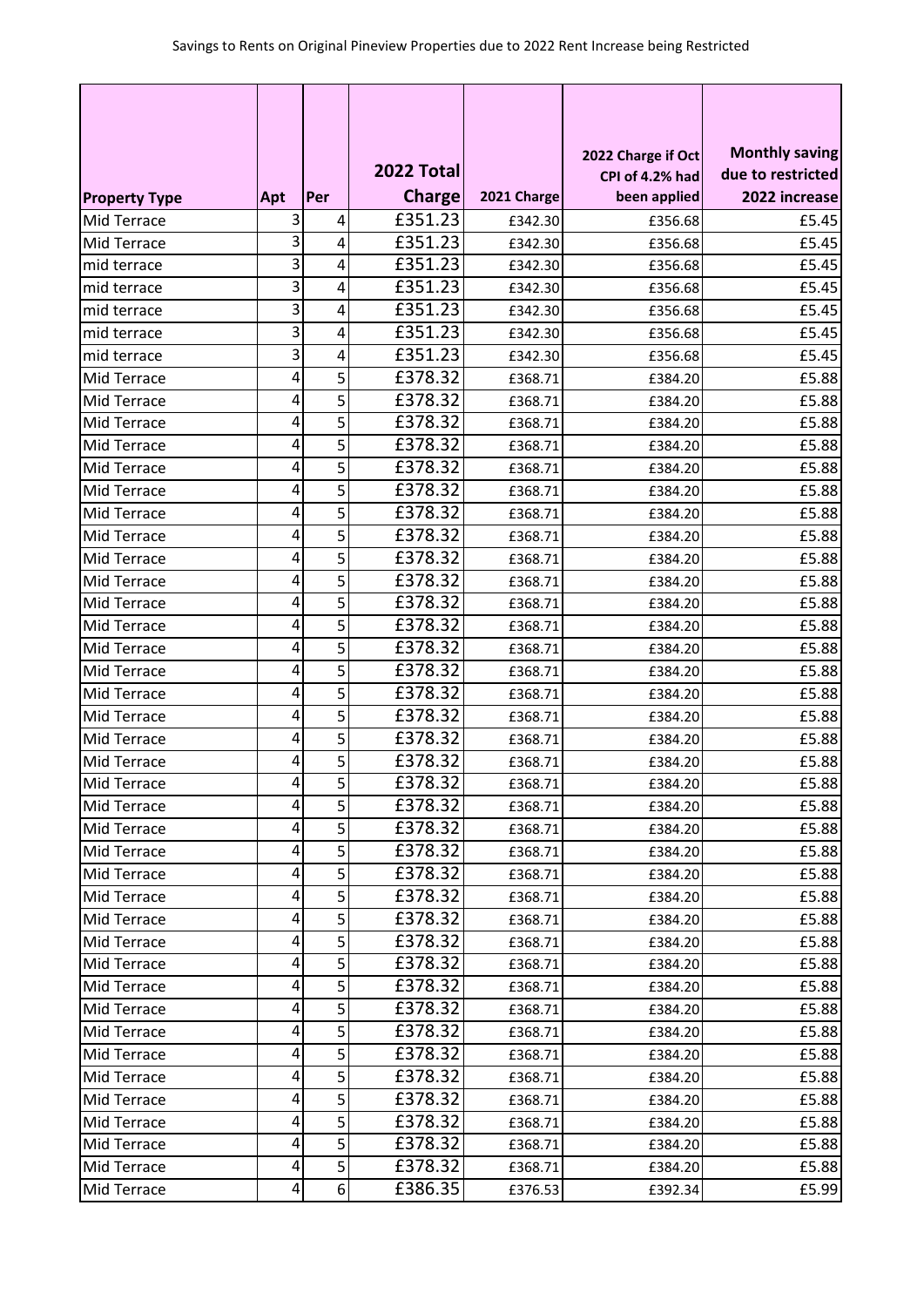|                      |     |     |               |             |                                       | <b>Monthly saving</b> |
|----------------------|-----|-----|---------------|-------------|---------------------------------------|-----------------------|
|                      |     |     | 2022 Total    |             | 2022 Charge if Oct<br>CPI of 4.2% had | due to restricted     |
| <b>Property Type</b> | Apt | Per | <b>Charge</b> | 2021 Charge | been applied                          | 2022 increase         |
| Mid Terrace          | 4   | 6   | £386.35       | £376.53     | £392.34                               | £5.99                 |
| Mid Terrace          | 4   | 6   | £386.35       | £376.53     | £392.34                               | £5.99                 |
| Mid Terrace          | 5   | 5   | £397.39       | £387.29     | £403.56                               | £6.17                 |
| Mid Terrace          | 5   | 6   | £413.44       | £402.94     | £419.86                               | £6.42                 |
| Mid Terrace          | 5   | 6   | £405.41       | £395.11     | £411.70                               | £6.29                 |
| Mid Terrace          | 5   | 6   | £405.41       | £395.11     | £411.70                               | £6.29                 |
| Mid Terrace          | 5   | 6   | £405.41       | £395.11     | £411.70                               | £6.29                 |
| Mid Terrace          | 5   | 6   | £405.41       | £395.11     | £411.70                               | £6.29                 |
| Mid Terrace          | 5   | 6   | £405.41       | £395.11     | £411.70                               | £6.29                 |
| Mid Terrace          | 5   | 6   | £405.41       | £395.11     | £411.70                               | £6.29                 |
| Mid Terrace          | 5   | 6   | £405.41       | £395.11     | £411.70                               | £6.29                 |
| Mid Terrace          | 5   | 6   | £405.41       | £395.11     | £411.70                               | £6.29                 |
| Mid Terrace          | 6   | 8   | £448.56       | £437.17     | £455.53                               | £6.97                 |
| Mid Terrace          | 6   | 8   | £448.56       | £437.17     | £455.53                               | £6.97                 |
| Mid Terrace          | 6   | 8   | £448.56       | £437.17     | £455.53                               | £6.97                 |
| Mid Terrace          | 6   | 8   | £448.56       | £437.17     | £455.53                               | £6.97                 |
| Mid Terrace          | 6   | 8   | £448.56       | £437.17     | £455.53                               | £6.97                 |
| Semi Detached        | 3   | 4   | £363.27       | £354.04     | £368.91                               | £5.64                 |
| Semi Detached        | 3   | 4   | £363.27       | £354.04     | £368.91                               | £5.64                 |
| Semi Detached        | 3   | 4   | £363.27       | £354.04     | £368.91                               | £5.64                 |
| Semi Detached        | 3   | 4   | £363.27       | £354.04     | £368.91                               | £5.64                 |
| Semi Detached        | 3   | 4   | £363.27       | £354.04     | £368.91                               | £5.64                 |
| Semi Detached        | 3   | 4   | £363.27       | £354.04     | £368.91                               | £5.64                 |
| Semi Detached        | 3   | 4   | £363.27       | £354.04     | £368.91                               | £5.64                 |
| Semi Detached        | 3   | 4   | £363.27       | £354.04     | £368.91                               | £5.64                 |
| Semi Detached        | 3   | 4   | £363.27       | £354.04     | £368.91                               | £5.64                 |
| Semi Detached        | 3   | 4   | £363.27       | £354.04     | £368.91                               | £5.64                 |
| Semi Detached        | 3   | 4   | £363.27       | £354.04     | £368.91                               | £5.64                 |
| Semi Detached        | 3   | 4   | £363.27       | £354.04     | £368.91                               | £5.64                 |
| Semi Detached        | 3   | 4   | £363.27       | £354.04     | £368.91                               | £5.64                 |
| Semi Detached        | 3   | 4   | £363.27       | £354.04     | £368.91                               | £5.64                 |
| Semi Detached        | 3   | 4   | £363.27       | £354.04     | £368.91                               | £5.64                 |
| Semi Detached        | 3   | 4   | £363.27       | £354.04     | £368.91                               | £5.64                 |
| Semi Detached        | 3   | 4   | £363.27       | £354.04     | £368.91                               | £5.64                 |
| Semi Detached        | 3   | 4   | £363.27       | £354.04     | £368.91                               | £5.64                 |
| Semi Detached        | 3   | 4   | £354.24       | £345.23     | £359.73                               | £5.49                 |
| Semi Detached        | 3   | 4   | £363.27       | £354.04     | £368.91                               | £5.64                 |
| Semi Detached        | 3   | 4   | £363.27       | £354.04     | £368.91                               | £5.64                 |
| Semi Detached        | 3   | 4   | £363.27       | £354.04     | £368.91                               | £5.64                 |
| Semi Detached        | 3   | 4   | £363.27       | £354.04     | £368.91                               | £5.64                 |
| Semi Detached        | 3   | 4   | £363.27       | £354.04     | £368.91                               | £5.64                 |
| Semi Detached        | 3   | 4   | £363.27       | £354.04     | £368.91                               | £5.64                 |
| Semi Detached        | 3   | 4   | £363.27       | £354.04     | £368.91                               | £5.64                 |
| Semi Detached        | 3   | 4   | £363.27       | £354.04     | £368.91                               | £5.64                 |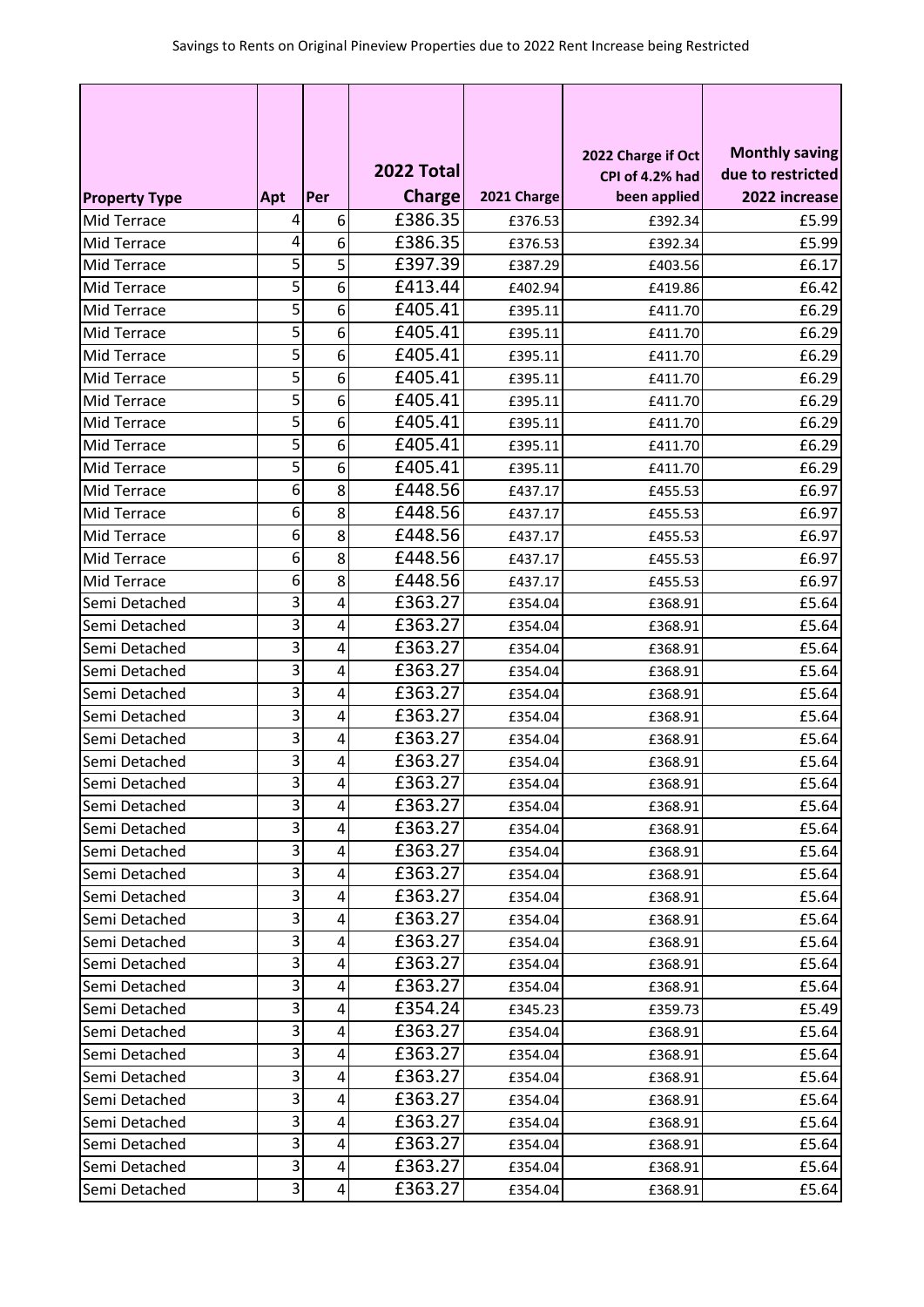|                      |     |     |               |             | 2022 Charge if Oct | <b>Monthly saving</b> |
|----------------------|-----|-----|---------------|-------------|--------------------|-----------------------|
|                      |     |     | 2022 Total    |             | CPI of 4.2% had    | due to restricted     |
| <b>Property Type</b> | Apt | Per | <b>Charge</b> | 2021 Charge | been applied       | 2022 increase         |
| Semi Detached        | 3   | 4   | £363.27       | £354.04     | £368.91            | £5.64                 |
| Semi Detached        | 3   | 4   | £363.27       | £354.04     | £368.91            | £5.64                 |
| Semi Detached        | 3   | 4   | £363.27       | £354.04     | £368.91            | £5.64                 |
| Semi Detached        | 3   | 4   | £363.27       | £354.04     | £368.91            | £5.64                 |
| Semi Detached        | 3   | 4   | £363.27       | £354.04     | £368.91            | £5.64                 |
| Semi Detached        | 3   | 4   | £363.27       | £354.04     | £368.91            | £5.64                 |
| Semi Detached        | 3   | 4   | £363.27       | £354.04     | £368.91            | £5.64                 |
| Semi Detached        | 3   | 4   | £363.27       | £354.04     | £368.91            | £5.64                 |
| Semi Detached        | 3   | 4   | £363.27       | £354.04     | £368.91            | £5.64                 |
| Semi Detached        | 3   | 4   | £363.27       | £354.04     | £368.91            | £5.64                 |
| Semi Detached        | 3   | 4   | £363.27       | £354.04     | £368.91            | £5.64                 |
| Semi Detached        | 3   | 4   | £363.27       | £354.04     | £368.91            | £5.64                 |
| Semi Detached        | 3   | 4   | £363.27       | £354.04     | £368.91            | £5.64                 |
| Semi Detached        | 3   | 4   | £363.27       | £354.04     | £368.91            | £5.64                 |
| Semi Detached        | 3   | 4   | £354.24       | £345.23     | £359.73            | £5.49                 |
| Semi Detached        | 3   | 4   | £363.27       | £354.04     | £368.91            | £5.64                 |
| Semi Detached        | 3   | 4   | £363.27       | £354.04     | £368.91            | £5.64                 |
| Semi Detached        | 3   | 4   | £363.27       | £354.04     | £368.91            | £5.64                 |
| Semi Detached        | 3   | 4   | £363.27       | £354.04     | £368.91            | £5.64                 |
| Semi Detached        | 3   | 4   | £363.27       | £354.04     | £368.91            | £5.64                 |
| Semi Detached        | 3   | 4   | £363.27       | £354.04     | £368.91            | £5.64                 |
| Semi Detached        | 3   | 4   | £363.27       | £354.04     | £368.91            | £5.64                 |
| Semi Detached        | 3   | 4   | £363.27       | £354.04     | £368.91            | £5.64                 |
| Semi Detached        | 3   | 4   | £363.27       | £354.04     | £368.91            | £5.64                 |
| Semi Detached        | 3   | 4   | £363.27       | £354.04     | £368.91            | £5.64                 |
| Semi Detached        | 3   | 4   | £363.27       | £354.04     | £368.91            | £5.64                 |
| Semi Detached        | 3   | 4   | £363.27       | £354.04     | £368.91            | £5.64                 |
| Semi Detached        | 3   | 4   | £363.27       | £354.04     | £368.91            | £5.64                 |
| Semi Detached        | 3   | 4   | £363.27       | £354.04     | £368.91            | £5.64                 |
| Semi Detached        | 3   | 4   | £363.27       | £354.04     | £368.91            | £5.64                 |
| Semi Detached        | 3   | 4   | £363.27       | £354.04     | £368.91            | £5.64                 |
| Semi Detached        | 3   | 4   | £363.27       | £354.04     | £368.91            | £5.64                 |
| Semi Detached        | 3   | 4   | £363.27       | £354.04     | £368.91            | £5.64                 |
| Semi Detached        | 3   | 4   | £363.27       | £354.04     | £368.91            | £5.64                 |
| Semi Detached        | 3   | 4   | £363.27       | £354.04     | £368.91            | £5.64                 |
| Semi Detached        | 3   | 4   | £363.27       | £354.04     | £368.91            | £5.64                 |
| Semi Detached        | 3   | 4   | £363.27       | £354.04     | £368.91            | £5.64                 |
| Semi Detached        | 3   | 4   | £363.27       | £354.04     | £368.91            | £5.64                 |
| Semi Detached        | 3   | 4   | £363.27       | £354.04     | £368.91            | £5.64                 |
| Semi Detached        | 3   | 4   | £363.27       | £354.04     | £368.91            | £5.64                 |
| Semi Detached        | 3   | 4   | £363.27       | £354.04     | £368.91            | £5.64                 |
| Semi Detached        | 3   | 4   | £363.27       | £354.04     | £368.91            | £5.64                 |
| Semi Detached        | 3   | 4   | £363.27       | £354.04     | £368.91            | £5.64                 |
| Semi Detached        | 3   | 4   | £363.27       | £354.04     | £368.91            | £5.64                 |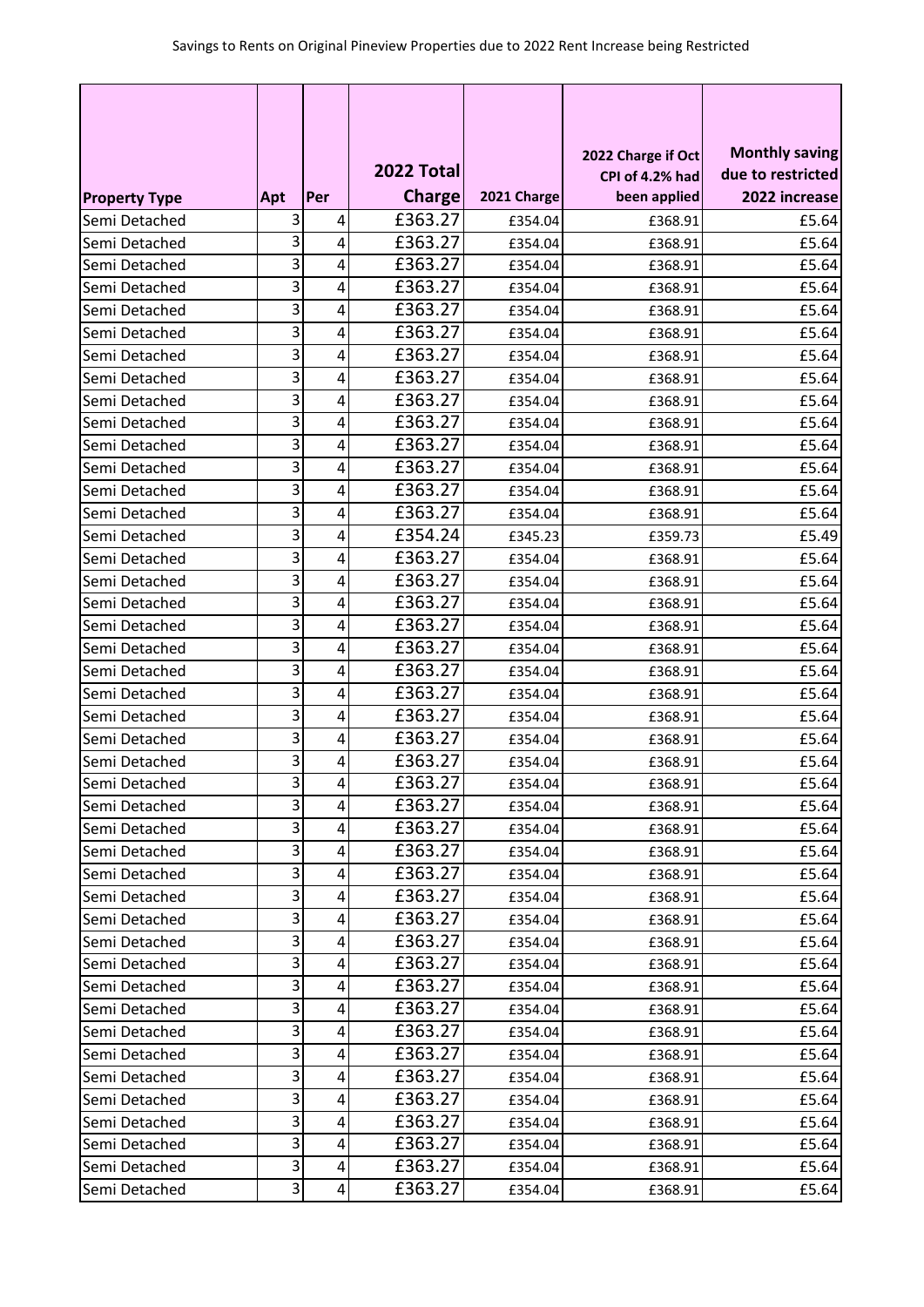|                      |     |                | 2022 Total    |             | 2022 Charge if Oct<br>CPI of 4.2% had | <b>Monthly saving</b><br>due to restricted |
|----------------------|-----|----------------|---------------|-------------|---------------------------------------|--------------------------------------------|
| <b>Property Type</b> | Apt | Per            | <b>Charge</b> | 2021 Charge | been applied                          | 2022 increase                              |
| Semi Detached        | 3   | 4              | £363.27       | £354.04     | £368.91                               | £5.64                                      |
| Semi Detached        | 4   | 5              | £390.36       | £380.44     | £396.42                               | £6.06                                      |
| Semi Detached        | 4   | 5              | £390.36       | £380.44     | £396.42                               | £6.06                                      |
| Semi Detached        | 4   | 5              | £390.36       | £380.44     | £396.42                               | £6.06                                      |
| Semi Detached        | 4   | 5              | £390.36       | £380.44     | £396.42                               | £6.06                                      |
| Semi Detached        | 4   | 5              | £390.36       | £380.44     | £396.42                               | £6.06                                      |
| Semi Detached        | 4   | 5              | £390.36       | £380.44     | £396.42                               | £6.06                                      |
| Semi Detached        | 4   | 5              | £390.36       | £380.44     | £396.42                               | £6.06                                      |
| Semi Detached        | 4   | 5              | £390.36       | £380.44     | £396.42                               | £6.06                                      |
| Semi Detached        | 4   | 5              | £390.36       | £380.44     | £396.42                               | £6.06                                      |
| Semi Detached        | 4   | 5              | £390.36       | £380.44     | £396.42                               | £6.06                                      |
| Semi Detached        | 4   | 5              | £390.36       | £380.44     | £396.42                               | £6.06                                      |
| Semi Detached        | 4   | 5              | £390.36       | £380.44     | £396.42                               | £6.06                                      |
| Semi Detached        | 4   | 5              | £390.36       | £380.44     | £396.42                               | £6.06                                      |
| Semi Detached        | 4   | 5              | £390.36       | £380.44     | £396.42                               | £6.06                                      |
| Semi Detached        | 4   | 5              | £390.36       | £380.44     | £396.42                               | £6.06                                      |
| Semi Detached        | 4   | 5              | £390.36       | £380.44     | £396.42                               | £6.06                                      |
| Semi Detached        | 4   | 5              | £390.36       | £380.44     | £396.42                               | £6.06                                      |
| Semi Detached        | 4   | 5              | £390.36       | £380.44     | £396.42                               | £6.06                                      |
| Semi Detached        | 4   | 5              | £390.36       | £380.44     | £396.42                               | £6.06                                      |
| Semi Detached        | 4   | 5              | £390.36       | £380.44     | £396.42                               | £6.06                                      |
| Semi Detached        | 4   | 5              | £390.36       | £380.44     | £396.42                               | £6.06                                      |
| Semi Detached        | 4   | 5              | £390.36       | £380.44     | £396.42                               | £6.06                                      |
| Semi Detached        | 4   | 5              | £390.36       | £380.44     | £396.42                               | £6.06                                      |
| Semi Detached        | 4   | 5              | £390.36       | £380.44     | £396.42                               | £6.06                                      |
| Semi Detached        | 4   | 5              | £390.36       | £380.44     | £396.42                               | £6.06                                      |
| Semi Detached        | 4   | 5              | £390.36       | £380.44     | £396.42                               | £6.06                                      |
| Semi Detached        | 4   | 5              | £390.36       | £380.44     | £396.42                               | £6.06                                      |
| Semi Detached        | 4   | 5              | £390.36       | £380.44     | £396.42                               | £6.06                                      |
| Semi Detached        | 4   | 5              | £390.36       | £380.44     | £396.42                               | £6.06                                      |
| Semi Detached        | 4   | 5              | £390.36       | £380.44     | £396.42                               | £6.06                                      |
| Semi Detached        | 4   | 5              | £390.36       | £380.44     | £396.42                               | £6.06                                      |
| Semi Detached        | 4   | 5              | £390.36       | £380.44     | £396.42                               | £6.06                                      |
| Semi Detached        | 4   | 5              | £390.36       | £380.44     | £396.42                               | £6.06                                      |
| Semi Detached        | 4   | 5              | £390.36       | £380.44     | £396.42                               | £6.06                                      |
| Semi Detached        | 4   | 5              | £390.36       | £380.44     | £396.42                               | £6.06                                      |
| Semi Detached        | 4   | 5              | £390.36       | £380.44     | £396.42                               | £6.06                                      |
| Semi Detached        | 4   | 5              | £390.36       | £380.44     | £396.42                               | £6.06                                      |
| Semi Detached        | 4   | 5              | £390.36       | £380.44     | £396.42                               | £6.06                                      |
| Semi Detached        | 4   | 5              | £390.36       | £380.44     | £396.42                               | £6.06                                      |
| Semi Detached        | 4   | 5              | £390.36       | £380.44     | £396.42                               | £6.06                                      |
| Semi Detached        | 4   | 5              | £390.36       | £380.44     | £396.42                               | £6.06                                      |
| Semi Detached        | 4   | 5              | £390.36       | £380.44     | £396.42                               | £6.06                                      |
| Semi Detached        | 4   | 5 <sup>1</sup> | £390.36       | £380.44     | £396.42                               | £6.06                                      |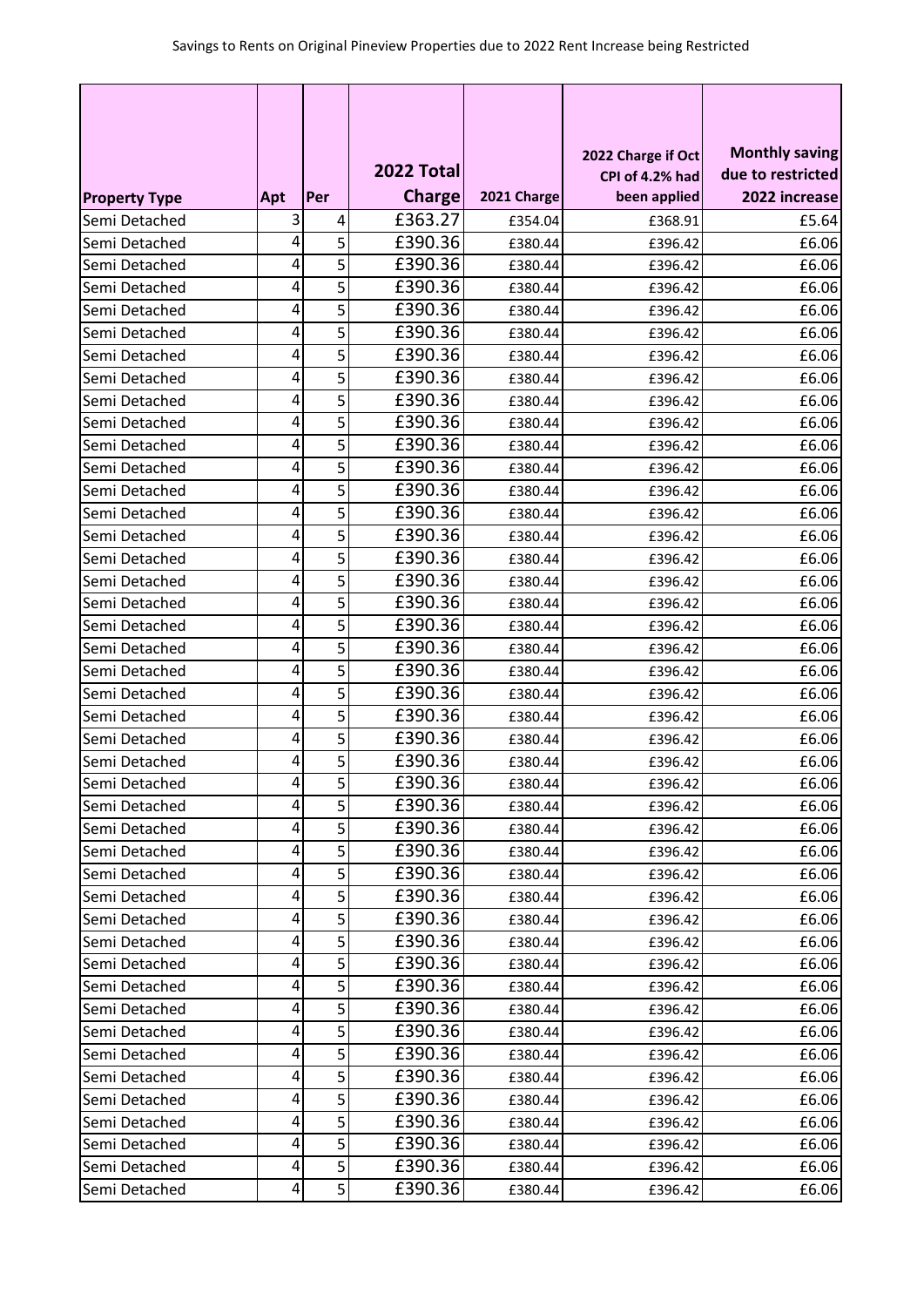|                      |                  |                |               |             |                                       | <b>Monthly saving</b> |
|----------------------|------------------|----------------|---------------|-------------|---------------------------------------|-----------------------|
|                      |                  |                | 2022 Total    |             | 2022 Charge if Oct<br>CPI of 4.2% had | due to restricted     |
| <b>Property Type</b> | Apt              | Per            | <b>Charge</b> | 2021 Charge | been applied                          | 2022 increase         |
| Semi Detached        | 4                | 5              | £390.36       | £380.44     | £396.42                               | £6.06                 |
| Semi Detached        | 4                | 5              | £390.36       | £380.44     | £396.42                               | £6.06                 |
| Semi Detached        | 4                | 5              | £390.36       | £380.44     | £396.42                               | £6.06                 |
| Semi Detached        | 4                | 5              | £398.39       | £388.27     | £404.58                               | £6.19                 |
| Semi Detached        | 4                | 6              | £415.45       | £404.89     | £421.90                               | £6.45                 |
| Semi Detached        | 4                | 6              | £415.45       | £404.89     | £421.90                               | £6.45                 |
| Semi Detached        | 4                | 6              | £415.45       | £404.89     | £421.90                               | £6.45                 |
| Semi Detached        | 4                | 6              | £415.45       | £404.89     | £421.90                               | £6.45                 |
| Semi Detached        | 4                | 6              | £415.45       | £404.89     | £421.90                               | £6.45                 |
| Semi Detached        | 4                | 6              | £415.45       | £404.89     | £421.90                               | £6.45                 |
| Semi Detached        | 4                | 6              | £415.45       | £404.89     | £421.90                               | £6.45                 |
| Semi Detached        | 4                | 6              | £415.45       | £404.89     | £421.90                               | £6.45                 |
| Semi Detached        | 4                | 6              | £415.45       | £404.89     | £421.90                               | £6.45                 |
| Semi Detached        | 4                | 6              | £415.45       | £404.89     | £421.90                               | £6.45                 |
| Semi Detached        | 4                | 6              | £415.45       | £404.89     | £421.90                               | £6.45                 |
| Semi Detached        | 4                | 6              | £415.45       | £404.89     | £421.90                               | £6.45                 |
| Semi Detached        | 4                | 6              | £415.45       | £404.89     | £421.90                               | £6.45                 |
| Semi Detached        | 4                | 6              | £415.45       | £404.89     | £421.90                               | £6.45                 |
| Semi Detached        | 4                | 6              | £415.45       | £404.89     | £421.90                               | £6.45                 |
| Semi Detached        | 4                | 6              | £415.45       | £404.89     | £421.90                               | £6.45                 |
| Semi Detached        | 5                | 6              | £425.48       | £414.67     | £432.09                               | £6.61                 |
| Semi Detached        | 5                | 6              | £417.46       | £406.85     | £423.94                               | £6.48                 |
| Semi Detached        | 5                | 6              | £417.46       | £406.85     | £423.94                               | £6.48                 |
| Semi Detached        | 5                | 6              | £417.46       | £406.85     | £423.94                               | £6.48                 |
| Semi Detached        | 5                | 6              | £425.48       | £414.67     | £432.09                               | £6.61                 |
| Semi Detached        | 5                | 6              | £417.46       | £406.85     | £423.94                               | £6.48                 |
| Semi Detached        | 5                | 6              | £417.46       | £406.85     | £423.94                               | £6.48                 |
| Semi Detached        | 5                | 6              | £417.46       | £406.85     | £423.94                               | £6.48                 |
| Semi Detached        | 5                | 6              | £417.46       | £406.85     | £423.94                               | £6.48                 |
| Semi Detached        | 5                | 6              | £425.48       | £414.67     | £432.09                               | £6.61                 |
| Semi Detached        | 5                | 6              | £425.48       | £414.67     | £432.09                               | £6.61                 |
| Semi Detached        | 5                | 6              | £425.48       | £414.67     | £432.09                               | £6.61                 |
| Semi Detached        | 5                | 6              | £425.48       | £414.67     | £432.09                               | £6.61                 |
| Semi Detached        | 5                | 6              | £425.48       | £414.67     | £432.09                               | £6.61                 |
| Semi Detached        | 5                | 6              | £425.48       | £414.67     | £432.09                               | £6.61                 |
| Semi Detached        | 5                | 6              | £425.48       | £414.67     | £432.09                               | £6.61                 |
| Semi Detached        | 5                | 6              | £425.48       | £414.67     | £432.09                               | £6.61                 |
| Semi Detached        | 5                | 6              | £425.48       | £414.67     | £432.09                               | £6.61                 |
| Semi Detached        | 5                | 6              | £425.48       | £414.67     | £432.09                               | £6.61                 |
| Semi Detached        | 5                | 6              | £425.48       | £414.67     | £432.09                               | £6.61                 |
| Semi Detached        | 5                | 6              | £425.48       | £414.67     | £432.09                               | £6.61                 |
| Semi Detached        | 5                | 6              | £434.52       | £423.47     | £441.26                               | £6.74                 |
| Semi Detached        | 6                | 7              | £452.58       | £441.08     | £459.61                               | £7.03                 |
| Semi Detached        | $\boldsymbol{6}$ | $\overline{7}$ | £452.58       | £441.08     | £459.61                               | £7.03                 |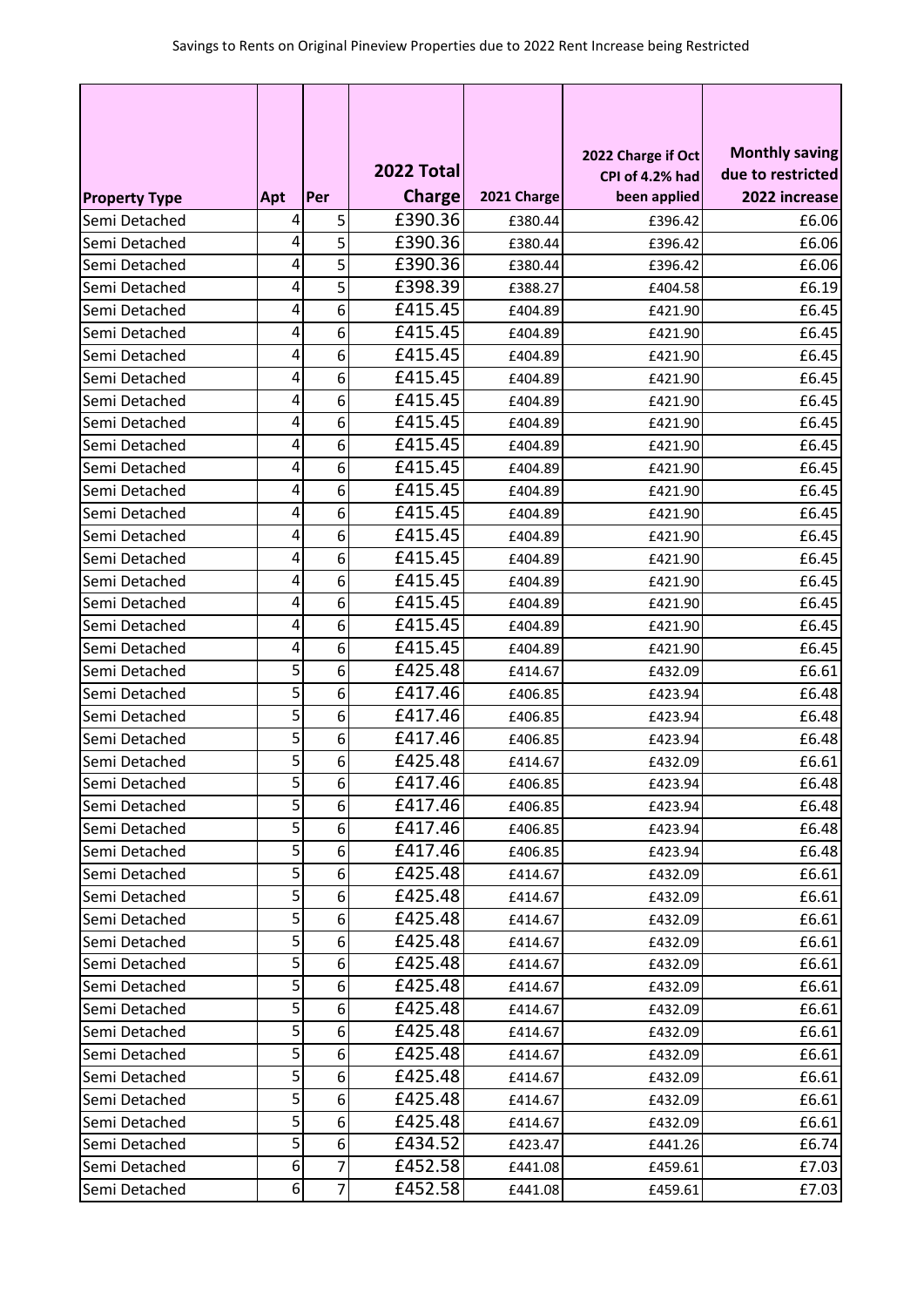|                      |                         |                |               |             | 2022 Charge if Oct | <b>Monthly saving</b> |
|----------------------|-------------------------|----------------|---------------|-------------|--------------------|-----------------------|
|                      |                         |                | 2022 Total    |             | CPI of 4.2% had    | due to restricted     |
| <b>Property Type</b> | Apt                     | Per            | <b>Charge</b> | 2021 Charge | been applied       | 2022 increase         |
| Semi Detached        | 6                       | 7              | £452.58       | £441.08     | £459.61            | £7.03                 |
| Semi Detached        | 6                       | 8              | £469.64       | £457.70     | £476.92            | £7.28                 |
| Semi Detached        | 6                       | 9              | £468.63       | £456.73     | £475.91            | £7.28                 |
| Tenement             | 2                       | 2              | £300.05       | £292.42     | £304.70            | £4.65                 |
| Tenement             | $\overline{2}$          | $\overline{2}$ | £283.99       | £276.77     | £288.39            | £4.40                 |
| Tenement             | 2                       | $\overline{2}$ | £300.05       | £292.42     | £304.70            | £4.65                 |
| Tenement             | 2                       | $\overline{2}$ | £283.99       | £276.77     | £288.39            | £4.40                 |
| Tenement             | 2                       | $\overline{2}$ | £300.05       | £292.42     | £304.70            | £4.65                 |
| Tenement             | 2                       | $\overline{2}$ | £283.99       | £276.77     | £288.39            | £4.40                 |
| <b>Tenement</b>      | 2                       | 2              | £283.99       | £276.77     | £288.39            | £4.40                 |
| Tenement             | 2                       | $\overline{2}$ | £300.05       | £292.42     | £304.70            | £4.65                 |
| Tenement             | $\overline{2}$          | 2              | £283.99       | £276.77     | £288.39            | £4.40                 |
| Tenement             | $\overline{2}$          | $\overline{2}$ | £300.05       | £292.42     | £304.70            | £4.65                 |
| Tenement             | 2                       | $\overline{2}$ | £283.99       | £276.77     | £288.39            | £4.40                 |
| <b>Tenement</b>      | 2                       | 2              | £300.05       | £292.42     | £304.70            | £4.65                 |
| Tenement             | 2                       | $\overline{2}$ | £300.05       | £292.42     | £304.70            | £4.65                 |
| Tenement             | $\overline{2}$          | $\overline{2}$ | £300.05       | £292.42     | £304.70            | £4.65                 |
| Tenement             | $\overline{2}$          | $\overline{2}$ | £300.05       | £292.42     | £304.70            | £4.65                 |
| Tenement             | 2                       | $\overline{2}$ | £300.05       | £292.42     | £304.70            | £4.65                 |
| Tenement             | 2                       | $\overline{2}$ | £300.05       | £292.42     | £304.70            | £4.65                 |
| Tenement             | $\overline{2}$          | 2              | £300.05       | £292.42     | £304.70            | £4.65                 |
| <b>Tenement</b>      | 2                       | $\overline{2}$ | £300.05       | £292.42     | £304.70            | £4.65                 |
| Tenement             | 2                       | 2              | £300.05       | £292.42     | £304.70            | £4.65                 |
| Tenement             | $\overline{2}$          | $\overline{2}$ | £300.05       | £292.42     | £304.70            | £4.65                 |
| Tenement             | 2                       | $\overline{2}$ | £300.05       | £292.42     | £304.70            | £4.65                 |
| Tenement             | $\mathbf{z}$            | $\mathbf{r}$   | £300.05       | £292.42     | £304.70            | £4.65                 |
| Tenement             | $\overline{2}$          | $\overline{2}$ | £300.05       | £292.42     | £304.70            | £4.65                 |
| Tenement             | $\overline{\mathbf{c}}$ | 2              | £300.05       | £292.42     | £304.70            | £4.65                 |
| Tenement             | 2                       | 2              | £300.05       | £292.42     | £304.70            | £4.65                 |
| Tenement             | $\overline{2}$          | $\overline{2}$ | £300.05       | £292.42     | £304.70            | £4.65                 |
| Tenement             | $\overline{2}$          | $\overline{2}$ | £300.05       | £292.42     | £304.70            | £4.65                 |
| Tenement             | $\overline{2}$          | $\overline{2}$ | £300.05       | £292.42     | £304.70            | £4.65                 |
| Tenement             | 2                       | 2              | £300.05       | £292.42     | £304.70            | £4.65                 |
| Tenement             | $\overline{2}$          | $\overline{2}$ | £300.05       | £292.42     | £304.70            | £4.65                 |
| Tenement             | $\overline{\mathbf{c}}$ | 2              | £300.05       | £292.42     | £304.70            | £4.65                 |
| Tenement             | $\overline{\mathbf{c}}$ | 2              | £300.05       | £292.42     | £304.70            | £4.65                 |
| Tenement             | $\overline{2}$          | $\overline{2}$ | £300.05       | £292.42     | £304.70            | £4.65                 |
| Tenement             | 2                       | $\overline{2}$ | £300.05       | £292.42     | £304.70            | £4.65                 |
| Tenement             | $\overline{2}$          | 2              | £300.05       | £292.42     | £304.70            | £4.65                 |
| Tenement             | $\overline{2}$          | $\overline{2}$ | £300.05       | £292.42     | £304.70            | £4.65                 |
| <b>Tenement</b>      | $\overline{\mathbf{c}}$ | $\overline{2}$ | £300.05       | £292.42     | £304.70            | £4.65                 |
| Tenement             | 2                       | 2              | £300.05       | £292.42     | £304.70            | £4.65                 |
| Tenement             | $\overline{2}$          | $\overline{2}$ | £300.05       | £292.42     | £304.70            | £4.65                 |
| Tenement             | $\overline{2}$          | $\overline{2}$ | £300.05       | £292.42     | £304.70            | £4.65                 |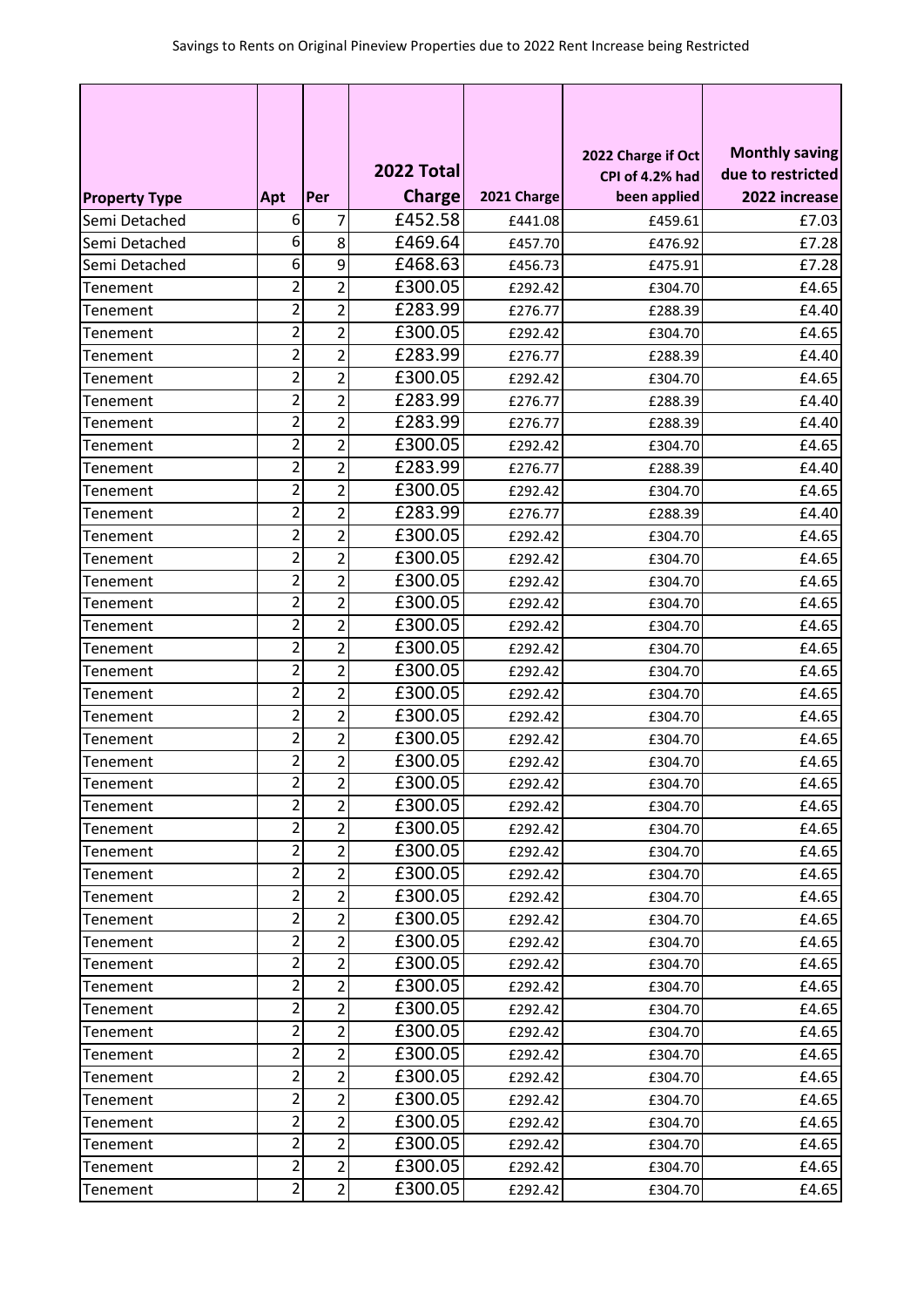|                      |                |                |               |             | 2022 Charge if Oct | <b>Monthly saving</b> |
|----------------------|----------------|----------------|---------------|-------------|--------------------|-----------------------|
|                      |                |                | 2022 Total    |             | CPI of 4.2% had    | due to restricted     |
| <b>Property Type</b> | Apt            | Per            | <b>Charge</b> | 2021 Charge | been applied       | 2022 increase         |
| Tenement             | 2              | $\overline{2}$ | £300.05       | £292.42     | £304.70            | £4.65                 |
| Tenement             | 2              | 2              | £300.05       | £292.42     | £304.70            | £4.65                 |
| <b>Tenement</b>      | 2              | 2              | £300.05       | £292.42     | £304.70            | £4.65                 |
| Tenement             | 2              | $\overline{2}$ | £300.05       | £292.42     | £304.70            | £4.65                 |
| Tenement             | $\overline{2}$ | $\overline{2}$ | £300.05       | £292.42     | £304.70            | £4.65                 |
| Tenement             | 2              | $\overline{2}$ | £300.05       | £292.42     | £304.70            | £4.65                 |
| Tenement             | 2              | 2              | £300.05       | £292.42     | £304.70            | £4.65                 |
| Tenement             | $\overline{2}$ | $\overline{2}$ | £300.05       | £292.42     | £304.70            | £4.65                 |
| Tenement             | 2              | $\overline{2}$ | £300.05       | £292.42     | £304.70            | £4.65                 |
| Tenement             | 2              | 2              | £300.05       | £292.42     | £304.70            | £4.65                 |
| Tenement             | $\overline{2}$ | $\overline{2}$ | £300.05       | £292.42     | £304.70            | £4.65                 |
| Tenement             | 2              | $\overline{2}$ | £300.05       | £292.42     | £304.70            | £4.65                 |
| Tenement             | 2              | $\overline{2}$ | £300.05       | £292.42     | £304.70            | £4.65                 |
| Tenement             | $\overline{2}$ | $\overline{2}$ | £300.05       | £292.42     | £304.70            | £4.65                 |
| <b>Tenement</b>      | 2              | $\overline{2}$ | £300.05       | £292.42     | £304.70            | £4.65                 |
| Tenement             | $\overline{2}$ | $\overline{2}$ | £300.05       | £292.42     | £304.70            | £4.65                 |
| Tenement             | $\overline{2}$ | $\overline{2}$ | £300.05       | £292.42     | £304.70            | £4.65                 |
| Tenement             | $\overline{2}$ | $\overline{2}$ | £300.05       | £292.42     | £304.70            | £4.65                 |
| Tenement             | 3              | 3              | £327.14       | £318.83     | £332.22            | £5.08                 |
| Tenement             | 3              | 3              | £327.14       | £318.83     | £332.22            | £5.08                 |
| Tenement             | 3              | 3              | £327.14       | £318.83     | £332.22            | £5.08                 |
| <b>Tenement</b>      | 3              | 3              | £327.14       | £318.83     | £332.22            | £5.08                 |
| Tenement             | 3              | 3              | £327.14       | £318.83     | £332.22            | £5.08                 |
| Tenement             | 3              | 3              | £327.14       | £318.83     | £332.22            | £5.08                 |
| Tenement             | 3              | 3              | £327.14       | £317.59     | £330.93            | £3.79                 |
| Tenement             | 3              | 3              | £327.14       | £318.83     | £332.22            | £5.08                 |
| Tenement             | 3              | 3              | £327.14       | £318.83     | £332.22            | £5.08                 |
| Tenement             | 3              | 3              | £327.14       | £318.83     | £332.22            | £5.08                 |
| Tenement             | 3              | 3              | £327.14       | £318.83     | £332.22            | £5.08                 |
| Tenement             | 3              | 3              | £327.14       | £317.59     | £330.93            | £3.79                 |
| Tenement             | 3              | 3              | £327.14       | £318.83     | £332.22            | £5.08                 |
| Tenement             | 3              | 3              | £327.14       | £318.83     | £332.22            | £5.08                 |
| Tenement             | 3              | 3              | £327.14       | £318.83     | £332.22            | £5.08                 |
| Tenement             | 3              | 3              | £327.14       | £318.83     | £332.22            | £5.08                 |
| Tenement             | 3              | 3              | £327.14       | £318.83     | £332.22            | £5.08                 |
| Tenement             | 3              | 3              | £327.14       | £318.83     | £332.22            | £5.08                 |
| Tenement             | 3              | 3              | £327.14       | £318.83     | £332.22            | £5.08                 |
| Tenement             | 3              | 3              | £327.14       | £318.83     | £332.22            | £5.08                 |
| Tenement             | 3              | 3              | £327.14       | £318.83     | £332.22            | £5.08                 |
| Tenement             | 3              | 3              | £327.14       | £318.83     | £332.22            | £5.08                 |
| Tenement             | 3              | 3              | £327.14       | £318.83     | £332.22            | £5.08                 |
| Tenement             | 3              | 3              | £327.14       | £318.83     | £332.22            | £5.08                 |
| Tenement             | 3              | 3              | £327.14       | £318.83     | £332.22            | £5.08                 |
| Tenement             | 3              | 3              | £327.14       | £318.83     | £332.22            | £5.08                 |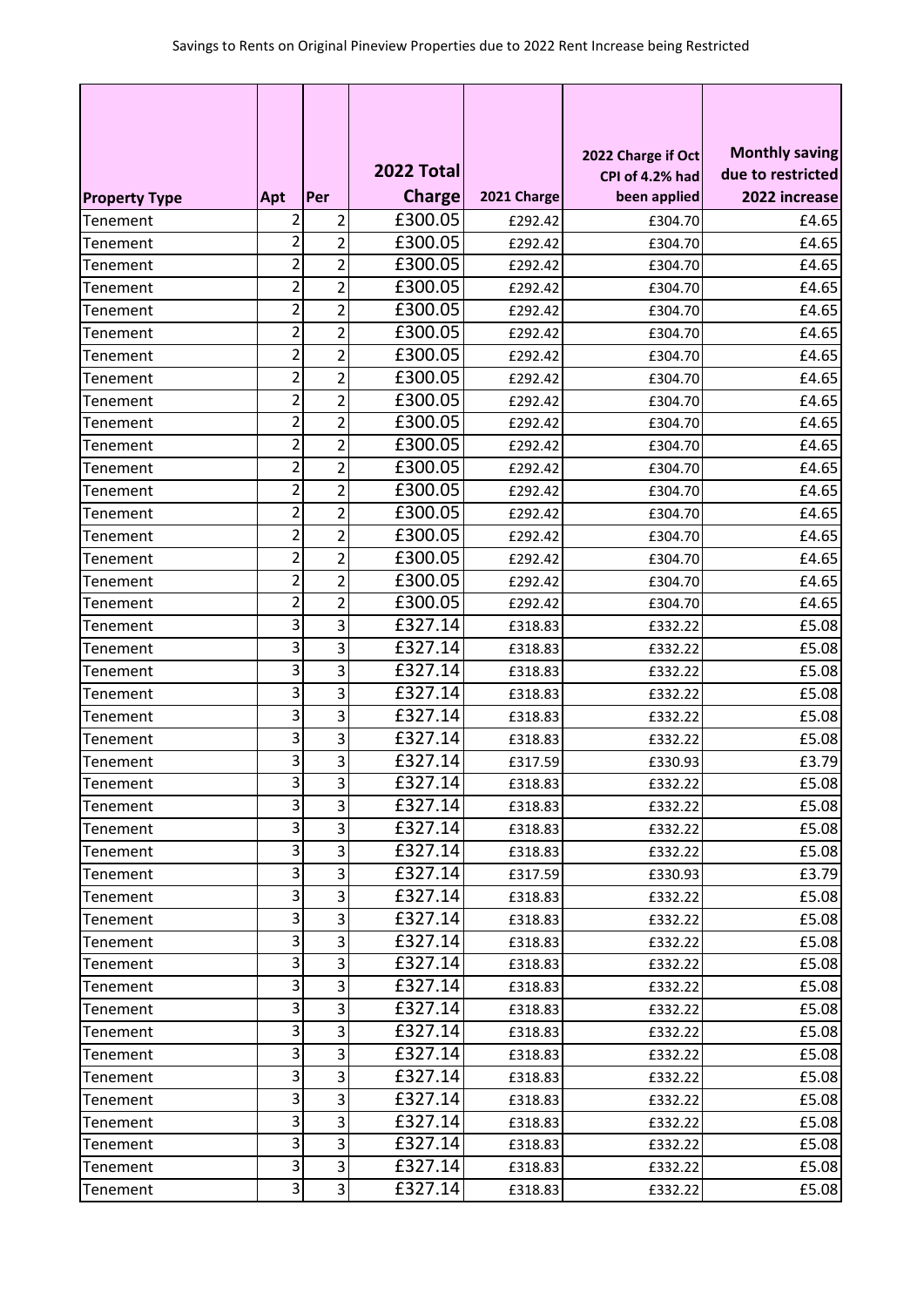|                      |     |     |               |             | 2022 Charge if Oct | <b>Monthly saving</b> |
|----------------------|-----|-----|---------------|-------------|--------------------|-----------------------|
|                      |     |     | 2022 Total    |             | CPI of 4.2% had    | due to restricted     |
| <b>Property Type</b> | Apt | Per | <b>Charge</b> | 2021 Charge | been applied       | 2022 increase         |
| Tenement             | 3   | 4   | £335.17       | £326.65     | £340.37            | £5.20                 |
| Tenement             | 3   | 4   | £335.17       | £326.65     | £340.37            | £5.20                 |
| <b>Tenement</b>      | 3   | 4   | £335.17       | £326.65     | £340.37            | £5.20                 |
| Tenement             | 3   | 4   | £335.17       | £326.65     | £340.37            | £5.20                 |
| Tenement             | 3   | 4   | £335.17       | £326.65     | £340.37            | £5.20                 |
| Tenement             | 3   | 4   | £335.17       | £326.65     | £340.37            | £5.20                 |
| Tenement             | 3   | 4   | £335.17       | £326.65     | £340.37            | £5.20                 |
| Tenement             | 3   | 4   | £335.17       | £326.65     | £340.37            | £5.20                 |
| Tenement             | 3   | 4   | £335.17       | £326.65     | £340.37            | £5.20                 |
| Tenement             | 3   | 4   | £335.17       | £326.65     | £340.37            | £5.20                 |
| Tenement             | 3   | 4   | £335.17       | £326.65     | £340.37            | £5.20                 |
| Tenement             | 3   | 4   | £335.17       | £326.65     | £340.37            | £5.20                 |
| Tenement             | 3   | 4   | £335.17       | £325.36     | £339.03            | £3.86                 |
| Tenement             | 3   | 4   | £335.17       | £326.65     | £340.37            | £5.20                 |
| <b>Tenement</b>      | 3   | 4   | £335.17       | £326.65     | £340.37            | £5.20                 |
| Tenement             | 3   | 4   | £335.17       | £326.65     | £340.37            | £5.20                 |
| Tenement             | 3   | 4   | £335.17       | £326.65     | £340.37            | £5.20                 |
| Tenement             | 3   | 4   | £335.17       | £326.65     | £340.37            | £5.20                 |
| Tenement             | 3   | 4   | £335.17       | £326.65     | £340.37            | £5.20                 |
| Tenement             | 3   | 4   | £335.17       | £326.65     | £340.37            | £5.20                 |
| Tenement             | 3   | 4   | £335.17       | £326.65     | £340.37            | £5.20                 |
| <b>Tenement</b>      | 3   | 4   | £335.17       | £325.36     | £339.03            | £3.86                 |
| Tenement             | 3   | 4   | £335.17       | £326.65     | £340.37            | £5.20                 |
| Tenement             | 3   | 4   | £335.17       | £326.65     | £340.37            | £5.20                 |
| Tenement             | 3   | 4   | £335.17       | £326.65     | £340.37            | £5.20                 |
| Tenement             | 3   | 4   | £335.17       | £326.65     | £340.37            | £5.20                 |
| Tenement             | 3   | 4   | £335.17       | £326.65     | £340.37            | £5.20                 |
| Tenement             | 3   | 4   | £335.17       | £326.65     | £340.37            | £5.20                 |
| Tenement             | 3   | 4   | £335.17       | £326.65     | £340.37            | £5.20                 |
| Tenement             | 3   | 4   | £335.17       | £326.65     | £340.37            | £5.20                 |
| Tenement             | 3   | 4   | £335.17       | £326.65     | £340.37            | £5.20                 |
| Tenement             | 3   | 4   | £335.17       | £326.65     | £340.37            | £5.20                 |
| Tenement             | 3   | 4   | £335.17       | £326.65     | £340.37            | £5.20                 |
| Tenement             | 3   | 4   | £335.17       | £326.65     | £340.37            | £5.20                 |
| Tenement             | 3   | 4   | £335.17       | £326.65     | £340.37            | £5.20                 |
| Tenement             | 3   | 4   | £335.17       | £326.65     | £340.37            | £5.20                 |
| Tenement             | 3   | 4   | £335.17       | £326.65     | £340.37            | £5.20                 |
| Tenement             | 3   | 4   | £335.17       | £326.65     | £340.37            | £5.20                 |
| Tenement             | 3   | 4   | £335.17       | £326.65     | £340.37            | £5.20                 |
| Tenement             | 3   | 4   | £335.17       | £326.65     | £340.37            | £5.20                 |
| Tenement             | 3   | 4   | £335.17       | £326.65     | £340.37            | £5.20                 |
| Tenement             | 3   | 4   | £335.17       | £326.65     | £340.37            | £5.20                 |
| Tenement             | 3   | 4   | £335.17       | £326.65     | £340.37            | £5.20                 |
| Tenement             | 3   | 4   | £335.17       | £326.65     | £340.37            | £5.20                 |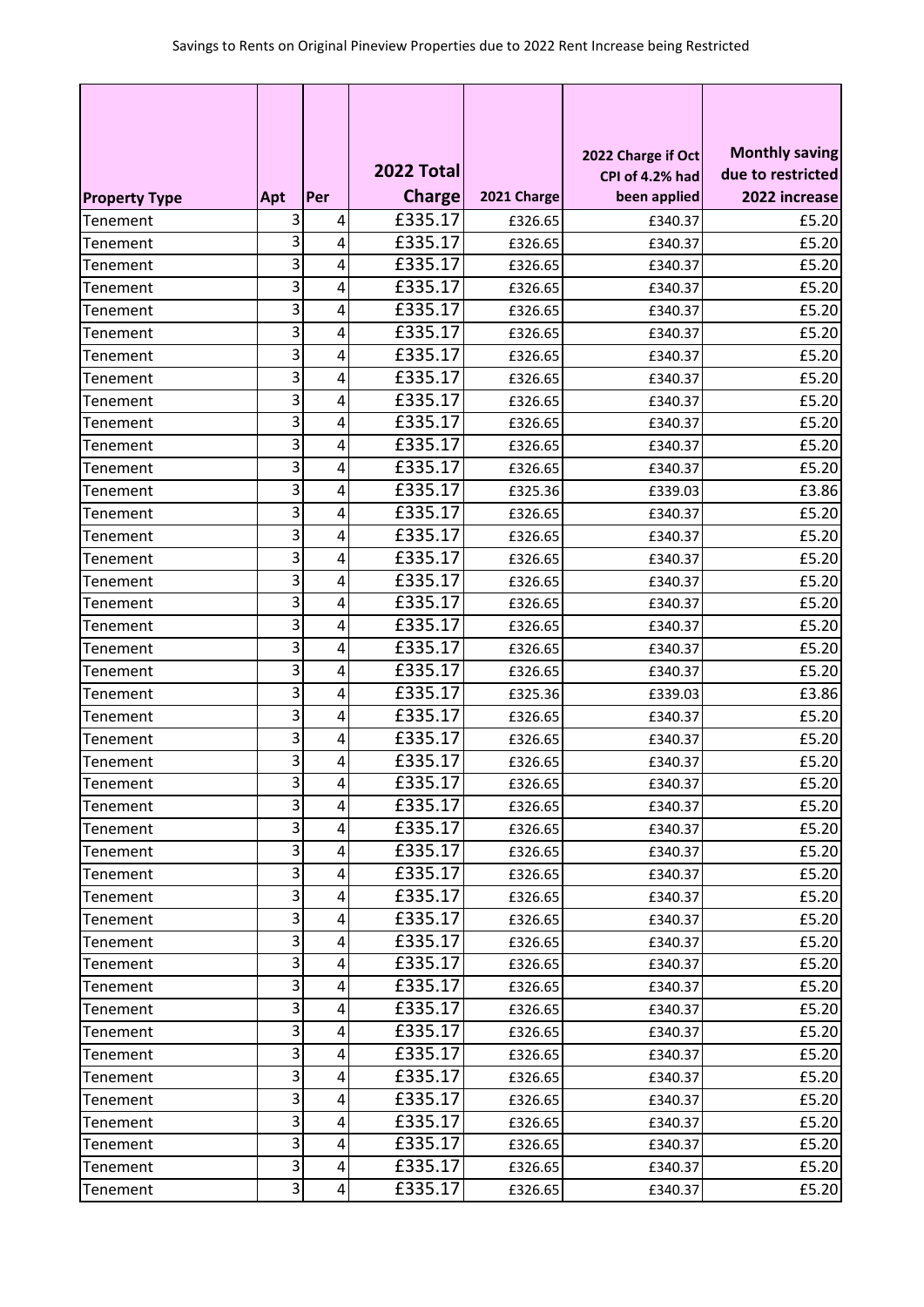|                           |                         |                |               |             |                                       | <b>Monthly saving</b> |
|---------------------------|-------------------------|----------------|---------------|-------------|---------------------------------------|-----------------------|
|                           |                         |                | 2022 Total    |             | 2022 Charge if Oct<br>CPI of 4.2% had | due to restricted     |
| <b>Property Type</b>      | Apt                     | Per            | <b>Charge</b> | 2021 Charge | been applied                          | 2022 increase         |
| Tenement                  | 3                       | 4              | £335.17       | £326.65     | £340.37                               | £5.20                 |
| Tenement                  | 3                       | 4              | £335.17       | £326.65     | £340.37                               | £5.20                 |
| Tenement                  | 3                       | 4              | £335.17       | £326.65     | £340.37                               | £5.20                 |
| Tenement                  | 3                       | 4              | £335.17       | £326.65     | £340.37                               | £5.20                 |
| Tenement                  | 3                       | 4              | E335.17       | £326.65     | £340.37                               | £5.20                 |
| Tenement                  | 3                       | 4              | £335.17       | £326.65     | £340.37                               | £5.20                 |
| Tenement                  | 3                       | 4              | £335.17       | £326.65     | £340.37                               | £5.20                 |
| Tenement                  | 3                       | 4              | £335.17       | £326.65     | £340.37                               | £5.20                 |
| Tenement                  | 3                       | 4              | £335.17       | £326.65     | £340.37                               | £5.20                 |
| <b>Tenement</b>           | 3                       | 4              | £335.17       | £326.65     | £340.37                               | £5.20                 |
| Tenement                  | 3                       | 4              | £335.17       | £326.65     | £340.37                               | £5.20                 |
| Tenement                  | 3                       | 4              | £335.17       | £326.65     | £340.37                               | £5.20                 |
| Tenement                  | 3                       | 4              | £335.17       | £326.65     | £340.37                               | £5.20                 |
| Tenement                  | 3                       | 4              | £360.17       | £351.65     | £366.42                               | £6.25                 |
| <b>Tenement</b>           | 3                       | 4              | £335.17       | £326.65     | £340.37                               | £5.20                 |
| Tenement                  | 3                       | 4              | £360.17       | £351.65     | £366.42                               | £6.25                 |
| Tenement                  | 3                       | 4              | £335.17       | £326.65     | £340.37                               | £5.20                 |
| Tenement                  | 3                       | 4              | £335.17       | £326.65     | £340.37                               | £5.20                 |
| Tenement                  | 3                       | 4              | £335.17       | £326.65     | £340.37                               | £5.20                 |
| <b>Upper Cottage Flat</b> | 2                       | 2              | £300.05       | £292.42     | £304.70                               | £4.65                 |
| <b>Upper Cottage Flat</b> | $\overline{2}$          | $\overline{2}$ | £300.05       | £292.42     | £304.70                               | £4.65                 |
| <b>Upper Cottage Flat</b> | 2                       | $\overline{2}$ | £300.05       | £292.42     | £304.70                               | £4.65                 |
| <b>Upper Cottage Flat</b> | $\overline{2}$          | $\overline{2}$ | £300.05       | £292.42     | £304.70                               | £4.65                 |
| <b>Upper Cottage Flat</b> | $\overline{2}$          | $\overline{2}$ | £300.05       | £292.42     | £304.70                               | £4.65                 |
| <b>Upper Cottage Flat</b> | 2                       | $\overline{2}$ | £300.05       | £292.42     | £304.70                               | £4.65                 |
| Upper Cottage Flat        | $\mathbf{z}$            | 2              | £300.05       | £292.42     | £304.70                               | £4.65                 |
| <b>Upper Cottage Flat</b> | $\overline{2}$          | $\overline{2}$ | £300.05       | £292.42     | £304.70                               | £4.65                 |
| <b>Upper Cottage Flat</b> | $\overline{c}$          | $\overline{2}$ | £300.05       | £292.42     | £304.70                               | £4.65                 |
| <b>Upper Cottage Flat</b> | 2                       | 2              | £300.05       | £292.42     | £304.70                               | £4.65                 |
| <b>Upper Cottage Flat</b> | $\overline{c}$          | $\overline{2}$ | £300.05       | £292.42     | £304.70                               | £4.65                 |
| <b>Upper Cottage Flat</b> | $\mathbf 2$             | $\overline{2}$ | £300.05       | £292.42     | £304.70                               | £4.65                 |
| <b>Upper Cottage Flat</b> | $\overline{2}$          | $\overline{2}$ | £300.05       | £292.42     | £304.70                               | £4.65                 |
| Upper Cottage Flat        | $\overline{c}$          | $\overline{2}$ | £300.05       | £292.42     | £304.70                               | £4.65                 |
| <b>Upper Cottage Flat</b> | $\overline{2}$          | $\overline{2}$ | £300.05       | £292.42     | £304.70                               | £4.65                 |
| <b>Upper Cottage Flat</b> | $\overline{\mathbf{c}}$ | $\overline{2}$ | £300.05       | £292.42     | £304.70                               | £4.65                 |
| <b>Upper Cottage Flat</b> | $\overline{\mathbf{c}}$ | $\overline{2}$ | £300.05       | £292.42     | £304.70                               | £4.65                 |
| <b>Upper Cottage Flat</b> | $\overline{2}$          | $\overline{2}$ | £300.05       | £292.42     | £304.70                               | £4.65                 |
| <b>Upper Cottage Flat</b> | $\overline{2}$          | $\overline{2}$ | £300.05       | £292.42     | £304.70                               | £4.65                 |
| <b>Upper Cottage Flat</b> | $\overline{c}$          | 2              | £300.05       | £292.42     | £304.70                               | £4.65                 |
| <b>Upper Cottage Flat</b> | $\overline{2}$          | $\overline{2}$ | £300.05       | £292.42     | £304.70                               | £4.65                 |
| <b>Upper Cottage Flat</b> | 3                       | 3              | £327.14       | £318.83     | £332.22                               | £5.08                 |
| <b>Upper Cottage Flat</b> | 3                       | 4              | £335.17       | £326.65     | £340.37                               | £5.20                 |
| <b>Upper Cottage Flat</b> | 3                       | 4              | £335.17       | £326.65     | £340.37                               | £5.20                 |
| <b>Upper Cottage Flat</b> | 3                       | 4              | £335.17       | £326.65     | £340.37                               | £5.20                 |